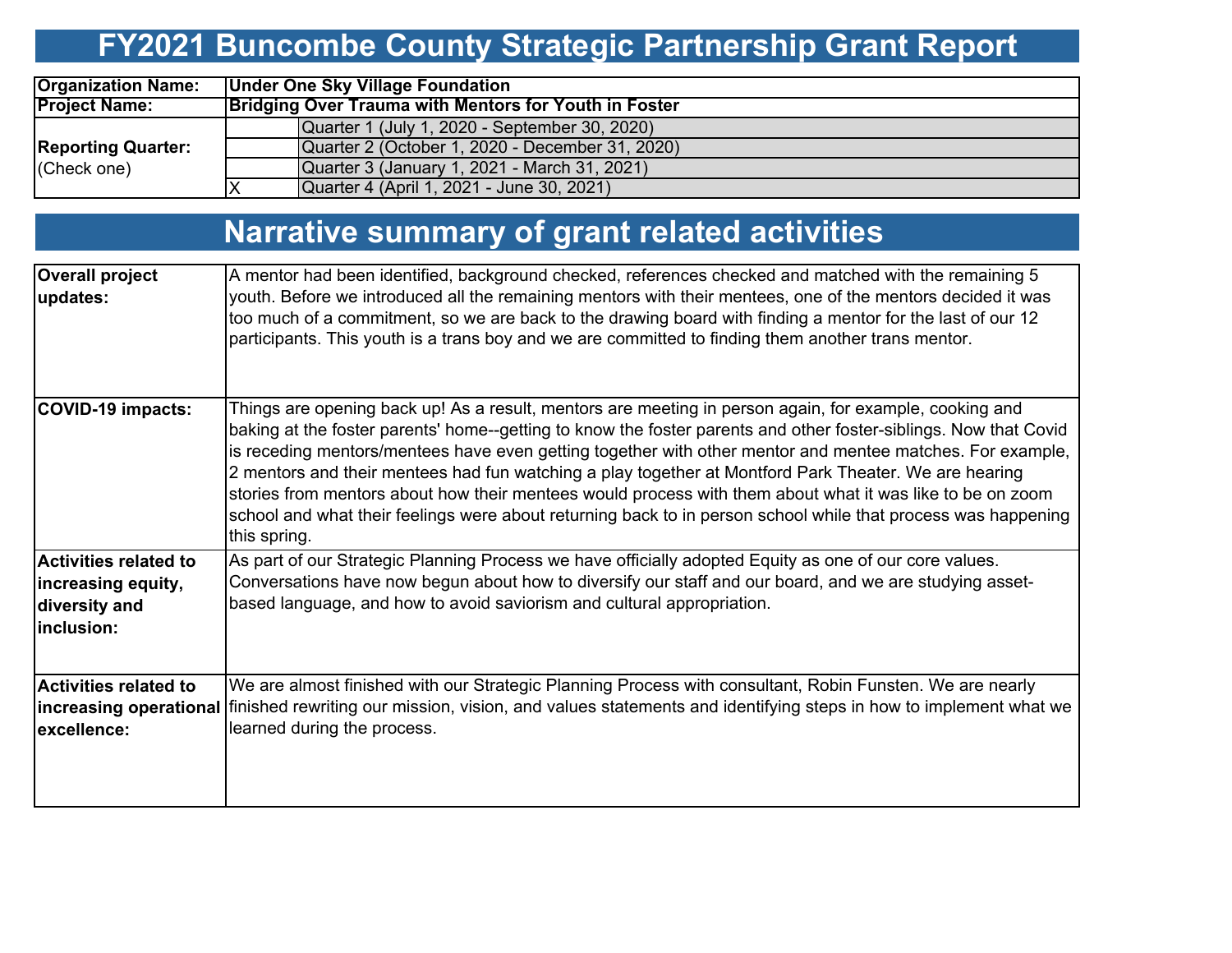## **FY2021 Buncombe County Strategic Partnership Grant Report**

| <b>Organization Name:</b> | <b>Under One Sky Village Foundation</b> |                                                              |  |  |  |  |  |  |  |  |
|---------------------------|-----------------------------------------|--------------------------------------------------------------|--|--|--|--|--|--|--|--|
| <b>Project Name:</b>      |                                         | <b>Bridging Over Trauma with Mentors for Youth in Foster</b> |  |  |  |  |  |  |  |  |
|                           |                                         | Quarter 1 (July 1, 2020 - September 30, 2020)                |  |  |  |  |  |  |  |  |
| <b>Reporting Quarter:</b> | 10                                      | Quarter 2 (October 1, 2020 - December 31, 2020)              |  |  |  |  |  |  |  |  |
| (Check one)               |                                         | Quarter 3 (January 1, 2021 - March 31, 2021)                 |  |  |  |  |  |  |  |  |
|                           |                                         | Quarter 4 (April 1, 2021 - June 30, 2021)                    |  |  |  |  |  |  |  |  |

### **Progress toward annual goals**

|                                                                 |                    | Please only include new data for the specific quarter |                  |                  |           |                 |
|-----------------------------------------------------------------|--------------------|-------------------------------------------------------|------------------|------------------|-----------|-----------------|
| <b>Measure</b>                                                  | <b>Annual Goal</b> | Quarter ′                                             | <b>Quarter 2</b> | <b>Quarter 3</b> | Quarter 4 | <b>Progress</b> |
| $\#$ of youth receiving monthly mentoring                       | 12                 | 5.                                                    |                  | 2                |           | 11              |
| $\#$ of hours of mentoring provided                             | 432                |                                                       | 22               | 24               | 30        | 84              |
| % of youth demonstrating increased<br>independent living skills | 75%                | 8%                                                    | 25%              | 16%              | 25%       | 25%             |
| % of youth with a college and/or career plan                    | 75%                | 0%                                                    | 0%               | 0%               | 25%       | 25%             |

#### **Comments:**

Four youth have been exhibiting increased independent living skills including budgeting, learning how to do laundry and cooking. One youth has gotten a job cooking at McDonalds. One of our youth stopped seeing their mentor due to Covid-related restrictions and another was moved to Charlotte into a group home; their group home leader is not returning phone calls and the boy's social worker is in the process of finding him a new placement. We are hopeful that when his new placement is found, the mentorship will resume. We have 2 new mentor/mentee matches this quarter. The enrollment for the 2 youth is complete; we are now processing the mentors. **Quarter Three:** Two of our mentors have been regularly cooking online with their mentees, developing this independent living skill. We are grateful for their resourcefulness and tenacity for figuring out how to teach an independent living skill on zoom. **Quarter Four:** All 12 youth were matched with vetted mentors. One mentor dropped out just before they started meeting, so we are back to 11. Here are